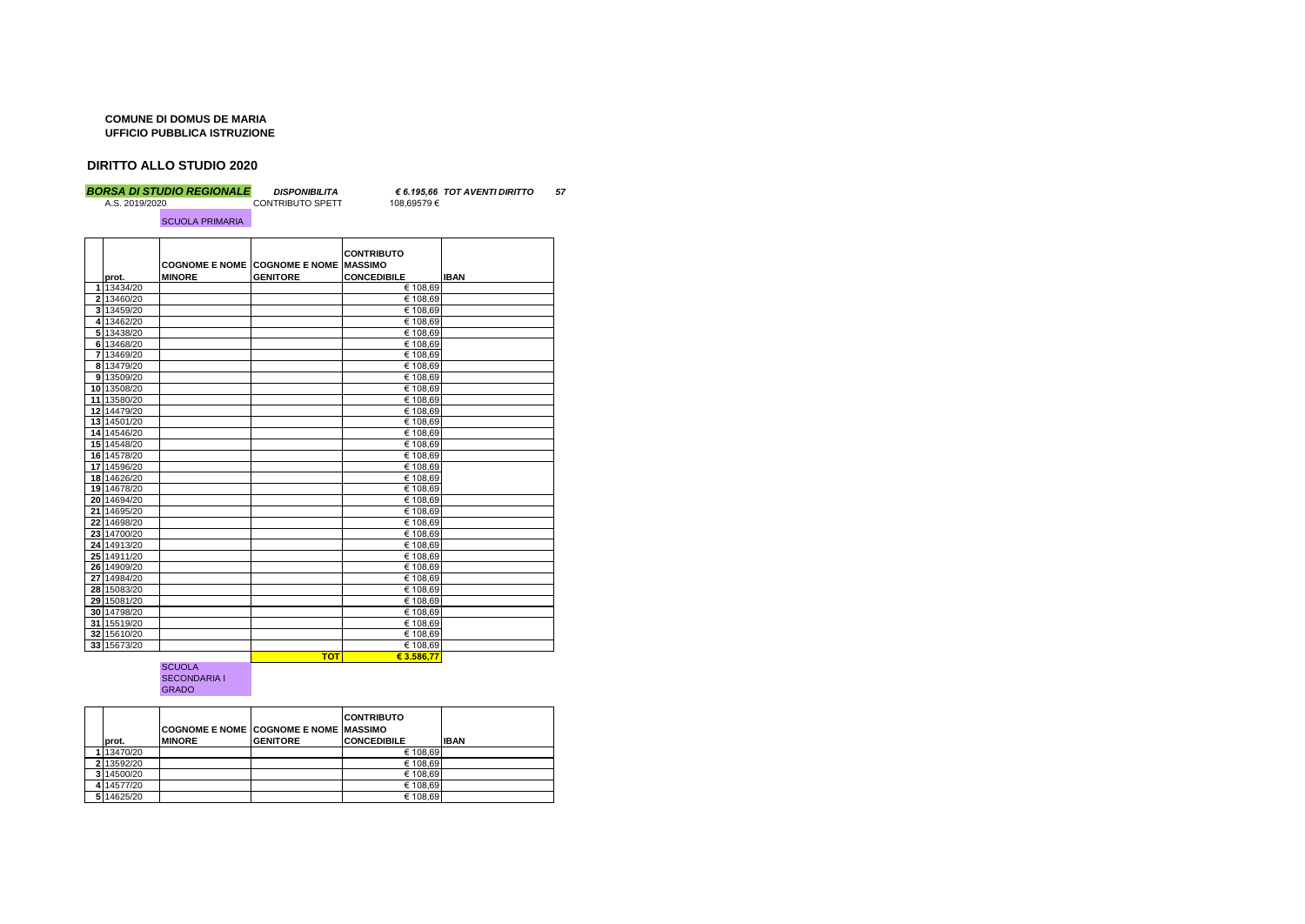| 6 14750/20 |            | € 108,69 |  |
|------------|------------|----------|--|
| 7 14912/20 |            | € 108,69 |  |
| 8 15080/20 |            | € 108,69 |  |
| 9 15147/20 |            | € 108,69 |  |
|            | <b>TOT</b> | € 978.21 |  |

SCUOLA SECONDARIA II GRADO

|    |             |                       |                                | <b>CONTRIBUTO</b>  |             |
|----|-------------|-----------------------|--------------------------------|--------------------|-------------|
|    |             | <b>COGNOME E NOME</b> | <b>COGNOME E NOME IMASSIMO</b> |                    |             |
|    | prot.       | <b>MINORE</b>         | <b>GENITORE</b>                | <b>CONCEDIBILE</b> | <b>IBAN</b> |
|    | 1 13512/20  |                       |                                | € 108,69           |             |
|    | 2 13593/20  |                       |                                | € 108,69           |             |
| 31 | 14538/20    |                       |                                | € 108,69           |             |
|    | 4 14549/20  |                       |                                | € 108,69           |             |
| 51 | 14787/20    |                       |                                | € 108,69           |             |
|    | 6 14778/20  |                       |                                | € 108,69           |             |
|    | 14790/20    |                       |                                | € 108,69           |             |
|    | 8 14789/20  |                       |                                | € 108,69           |             |
|    | 9 14987/20  |                       |                                | € 108,69           |             |
|    | 10 14988/20 |                       |                                | € 108,69           |             |
|    | 11 15085/20 |                       |                                | € 108,69           |             |
|    | 12 15365/20 |                       |                                | € 108,69           |             |
|    | 13 15301/20 |                       |                                | € 108,69           |             |
|    | 14 119/21   |                       |                                | € 108,69           |             |
|    | 15 89/21    |                       |                                | € 108,69           |             |
|    |             |                       | <b>TOT</b>                     | € 1.630.35         |             |
|    |             |                       |                                |                    |             |

**TOT COMPLESSIVO € 6.195,33**

**BUONO LIBRI** 3.496,03 €<br>A.S. 2020/2021

| <b>SCUOLA</b>           |                                 |  |                    |                                                             |
|-------------------------|---------------------------------|--|--------------------|-------------------------------------------------------------|
| <b>SECONDARIA I</b>     |                                 |  |                    |                                                             |
| GRADO 1° E 2°           |                                 |  |                    |                                                             |
| <b>SECONDARIA DI II</b> |                                 |  | <b>CONTRIBUTO</b>  |                                                             |
| <b>GRADO</b>            | <b>DISPONIBILITA</b> 2.441,03 € |  | 73.08% CONCEDIBILE | 2.804,51 € DISPONIBILITA PIU ECCEDENZA ALTRO ORDINE DI STUD |

|             | <b>COGNOME E NOME</b> | <b>COGNOME E NOME</b> | <b>SPESA</b>       | <b>CONTRIBUTO MASSIMO</b> |             |
|-------------|-----------------------|-----------------------|--------------------|---------------------------|-------------|
| prot.       | <b>MINORE</b>         | <b>GENITORE</b>       | <b>DOCUMENTATA</b> | <b>CONCEDIBILE</b>        | <b>IBAN</b> |
| 1 13462/20  |                       |                       | € 256,49           | € 187,44                  |             |
| 2 13469/20  |                       |                       |                    |                           |             |
| 3 13470/20  |                       |                       | € 237,02           | € 173,21                  |             |
| 4 13580/20  |                       |                       | € 320,66           | € 234,34                  |             |
| 5 14479/20  |                       |                       | € 285,97           | € 208,99                  |             |
| 6 14577/20  |                       |                       | € 137,60           | € 100,56                  |             |
| 7 14625/20  |                       |                       | € 126,40           | €92,37                    |             |
| 8 14912/20  |                       |                       | € 136,63           | €99,85                    |             |
| 9 14909/20  |                       |                       | € 274,92           | € 200,91                  |             |
| 10 15083/20 |                       |                       | € 259,14           | € 189,38                  |             |
| 11 15080/20 |                       |                       | € 140,74           | € 102,85                  |             |
| 12 14798/20 |                       |                       | € 117,42           | € 85,81                   |             |
| 13 15673/20 |                       |                       | € 293,83           | € 214,73                  |             |
| 14 13592/20 |                       |                       | € 170,04           | € 124,27                  |             |
| 15 14750/20 |                       |                       | € 277,36           | € 202,69                  |             |
| 16 14778/20 |                       |                       | € 52,83            | € 38,61                   |             |
| 17 14988/20 |                       |                       | € 158,36           | € 115,73                  |             |
| 18 15085/20 |                       |                       | € 220,34           | € 161,02                  |             |